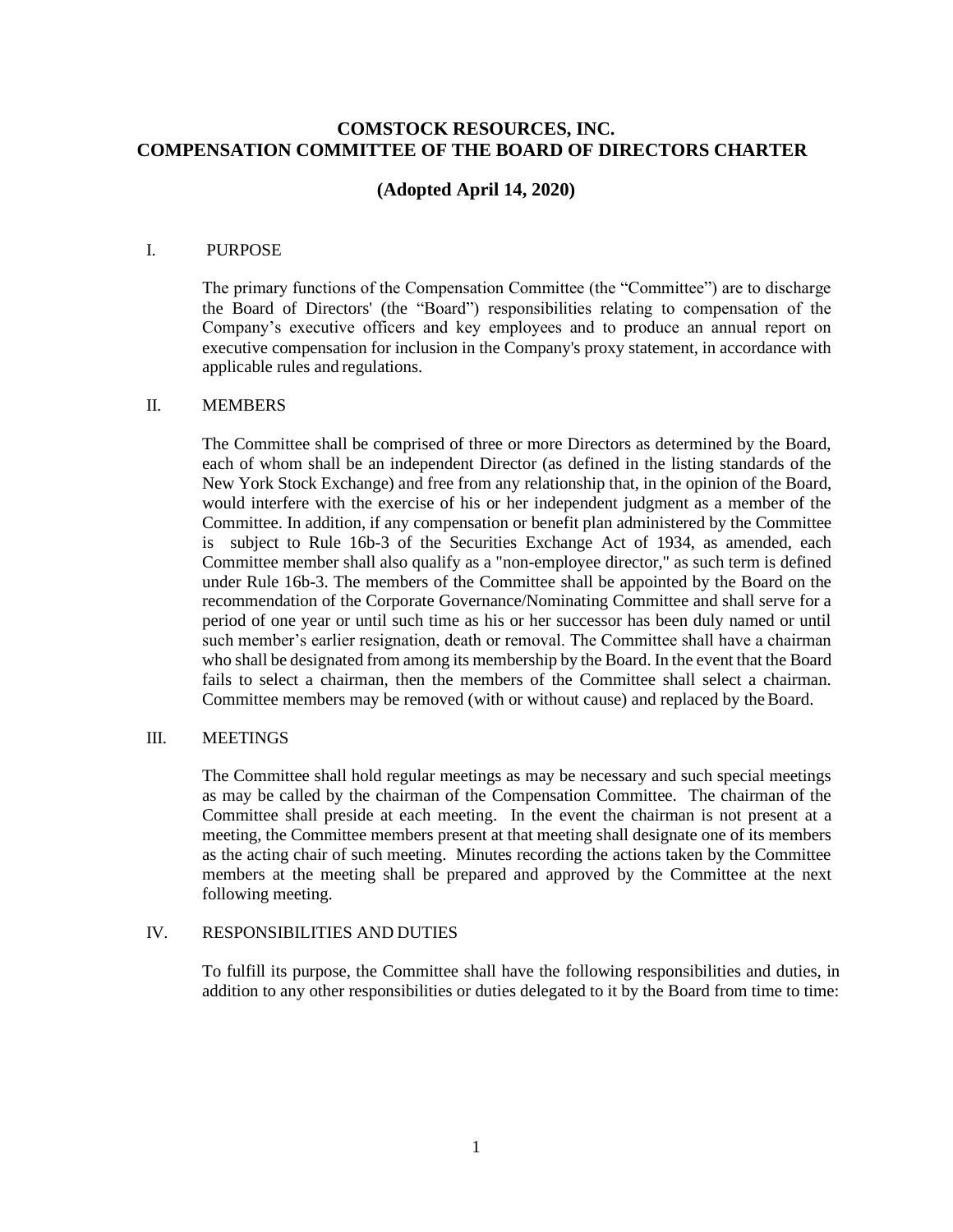- 1. Review and approve corporate goals and objectives relevant to CEO compensation, evaluate the CEO's performance in light of those goals and objectives and set the CEO's compensation level based on this evaluation. In determining the long-term incentive component of CEO compensation, the Committee will consider the Company's performance and relative shareholder return, the value of similar incentive awards to CEOs at comparable companies and the awards given to the Company's CEO in past years.
- 2. Administer the Company's executive compensation programs, including, without limitation, its 2009 and 2019 Long-term Incentive Plans, authorizing awards to executive officers, key employees and directors under such Plans, making recommendations to the Board regarding the base salary of executive officers and key employees, approving their bonus opportunity levels, establishing performance goals applicable to one or more executive officers or key employees, and determining the extent to which such performance goals have been attained.
- 3. Review and approve, periodically and when appropriate, any employment agreements, severance arrangements, change in control agreements and change in control provisions affecting any elements of compensation and benefits applicable to one or more executive officers or key employees.
- 4. Recommend to the Board the creation of any compensation or employee benefit plan or program for the executive officers, key employees, or directors of theCompany.
- 5. Review the Company's compensation policies, practices and programs for executive officers and other key employees, at least annually, to determine whether they promote excessive risk-taking and assess whether any risks arising from such practices, policies and programs are reasonably likely to have a material adverse effect on the Company.
- 6. Administer the Company's "claw back" policy in the event of a material restatement of its financial statements upon which incentive awards or payments were based, consistent with the requirements of the Dodd-Frank Act.
- 7. Review and make recommendations to the Board, at least annually, regarding the remuneration (including equity-based remuneration) of the Company's non-employee directors.
- 8. Review and discuss with management the Compensation Discussion and Analysis (the "CD&A") required to be included in the Company's proxy statement and annual report on Form 10-K by the rules and regulations of the Securities and Exchange Commission. Based on such review, the Committee shall determine whether to recommend to the Board that the CD&A be so included.
- 9. Produce the annual Compensation Committee Report for inclusion in the Company's proxy statement in compliance with the rules and regulations promulgated by the Securities and Exchange Commission.
- 10. Report regularly to the Board any issues that arise with respect to the Committee's responsibilities.
- 11. Conduct an annual performance evaluation of the Committee's effectiveness.
- 12. Retain or obtain the advice of a compensation consultant, independent legal counsel or